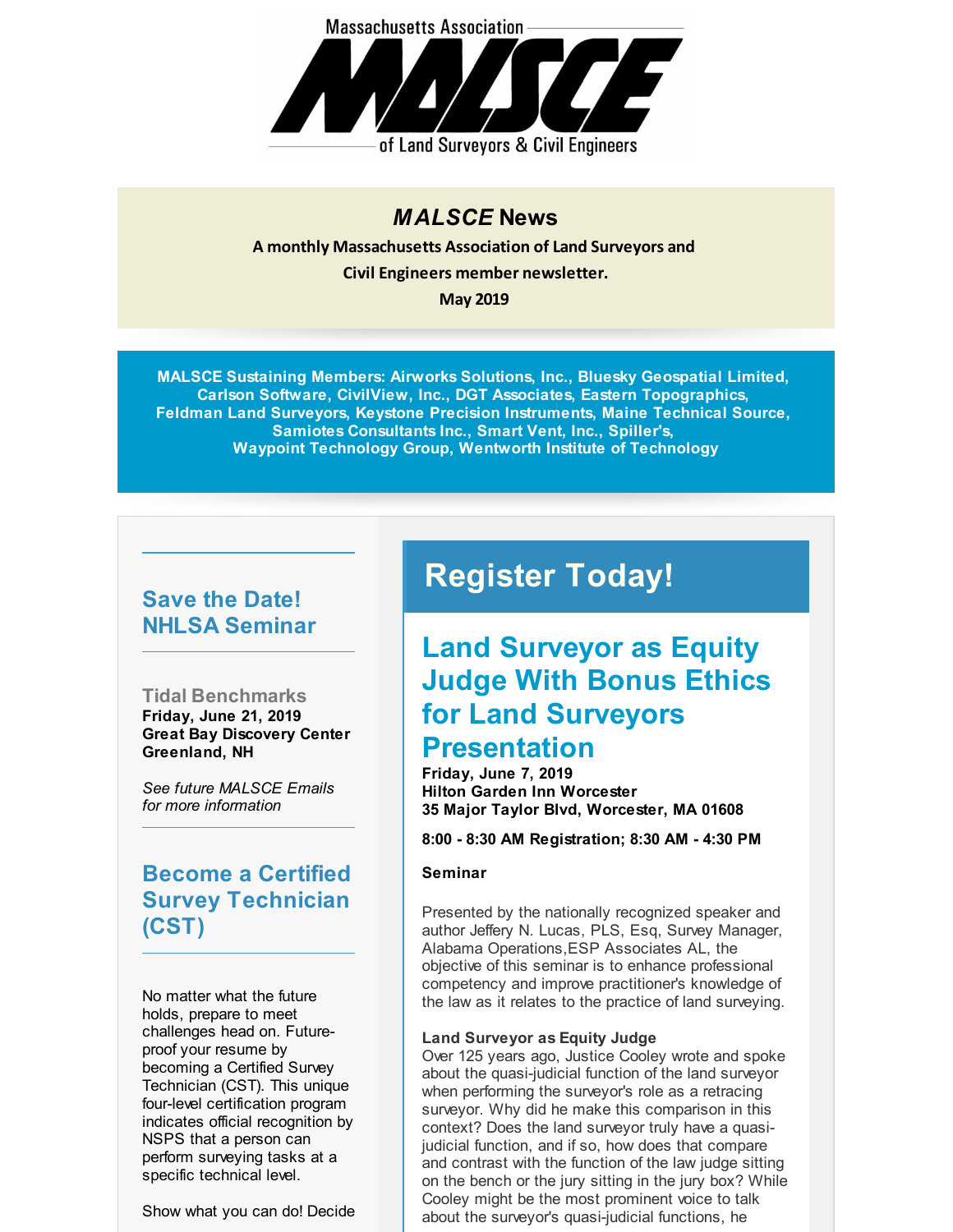between the field or office track. Visit **[http://www.cstnsps.com](http://r20.rs6.net/tn.jsp?f=001mRMVtZ5e1sFXgN5-jQ3flf0cPsi2TchUuae3vFwsD3DO4Cr2bEzoBlqjidsr9gvCMHSNNap54MMvG8GTcE2OYzi9HZsEwnlS8TXdWBu6l9OiDw1BqYiC0KaDLLJorruhbPGuSu4entj4Unf8FuK_HKGyHL-M7CeN7cyWWUc9zkQ=&c=&ch=)** for details.

### **Choose a Topic for an Upcoming Seminar**

MALSCE is seeking to identify, develop and provide educational programs that are intended to address the professional development needs of its members. Recent seminars have addressed laser scanners, Flood Insurance and the FEMA Elevation Certificate, basic field theory, legal perspectives on land surveying, basic error theory, survey mathematics, and preparing for the Fundamentals of Surveying and Professional Land Surveyor Exams. If you would like to recommend a topic and/or speaker for a full or halfday MALSCE Seminar, contact **MALSCE Past-[President](mailto:pfoley@feldmansurveyors.com) Paul Foley.**

**Survey Party Chief, Field Technician, and Office Technician Positions Available**

Beals and Thomas Inc. is currently seeking responsible, highly motivated, and detailoriented individuals to join our Land Surveying Department. We are celebrating 35 years of providing high quality survey, civil engineering, planning, permitting and environmental services to a wide variety of public and private clients. We are pursuing dedicated and engaged individuals to work collaboratively as part of our multidisciplinary team to

certainly wasn't the only one to do so. Z.A. Enos (Ill. c.1890), F. Hodgman (Mich. c.1890), A.C. Mulford (N.Y. c.1900), and Frank Emerson Clark (Minn. c.1920), are a few of the earlier voices on this same subject. In more recent years notable surveyors such as Ira Tillotson (c.1974), Henry Sipe (c.1974), Dean & McEntyre (c.1974), and Williams & Onsrud (c.1986), discussed the surveyor's role as judge and jury when it comes to final boundary decisions. In this seminar we will take these discussions deeper to understand what they all were talking about and to shed light on the surveyor's role as an equity judge.

#### **Ethics for Land Surveyors and Engineers**

Utilizing the National Society of Professional Surveyor's (NSPS's) "Creed and Canons" and statespecific codes of professional conduct as a basis for discussion, this seminar will study ethical consideration in everyday practice. Real cases involving real surveyors and engineers will be discussed and explored for the ethical issues that they contain. Some hypothetical situations are also discussed. This seminar usually generates plenty of discussion over the case scenarios and the actions of the surveyors and engineers involved.

#### **Click here to see [event](http://r20.rs6.net/tn.jsp?f=001mRMVtZ5e1sFXgN5-jQ3flf0cPsi2TchUuae3vFwsD3DO4Cr2bEzoBgFOfNLf7RdGgXJMLhdEIpaqVGDV5Nvw7DMpvKhh6kkXWE8HbPHZeHMKaoSjcLktuYcDCLDAf78OQZsrEWoBQGfhpQeFaVtUK0GmSAAx_oi2xhTjvZjvB3qQdfNZM2eTRM6b-Nu124ZIyxXiPL6dZK1RTkYHgpM-Y6SqapxFXyR7rSUza9hd22Og1tn1R81yiA==&c=&ch=) flyer Click here to [register](http://r20.rs6.net/tn.jsp?f=001mRMVtZ5e1sFXgN5-jQ3flf0cPsi2TchUuae3vFwsD3DO4Cr2bEzoBgFOfNLf7RdGRq39KfN5BDgR-xwuGVN3zSQYurn4LkgcoC6KIUuYbiEKQHtZhNk88l5Rr37gBytzXs6qeyI60zbr9lse-rqrOxPThipgZ6XYtpZevr-ODVJ9nvV5tHveCUSmDeLhsJkgRq46cdTD_Pxpa1EvNrzeuTqFpCg7zBKXaY1AjMN-OcTqDEqdKwkm-BwMv3-xCSBmmn0SDrSRmyi4uR-kPBevUVxstC7fFWOT0fX_WlhcOHs=&c=&ch=) online**

# **MALSCE News**

## **MALSCE Creates New Western Massachusetts Chapter**

At the April 10, 2019 Board meeting, the members of the MALSCE Board of Directors voted to combine the Connecticut Valley and Berkshire Chapters into a new Western Massachusetts Chapter. This consolidation was necessary after the MALSCE Board was unable to identify three Connecticut Valley members willing to assume the Chapter leadership roles of president, secretary, and treasurer which are required under MALSCE's Bylaws. The Western Massachusetts Chapter officers are: President Brian Koczela, BEK Associates, Vice President Tim Armstrong, Hill-Engineers, Architects, Planners, Inc., Treasurer James Seidl, S K Design Group Inc., and Secretary Mark Annis, Heritage Surveys Inc. This new chapter will continue to hold monthly meetings and provide MALSCE members in the western part of the state with opportunities for professional development and networking. If you are interested in getting more involved with the new Western Massachusetts chapter or any of the other three MALSCE chapters, **[click](http://r20.rs6.net/tn.jsp?f=001mRMVtZ5e1sFXgN5-jQ3flf0cPsi2TchUuae3vFwsD3DO4Cr2bEzoBlqjidsr9gvCqhERe-75NhGn7JuiFoZat_VaOJ4fW8lzD7-18lIRQGw10opUdG5wK0-2V-FJKdwE4WDMDz2GTffCRjQmOYXfmUkrZyQB6yl6FKGrkLG1rOXktxbqEeBKSNr3k5WXXpelMH-iXgTz_NU=&c=&ch=) here** to contact chapter leadership.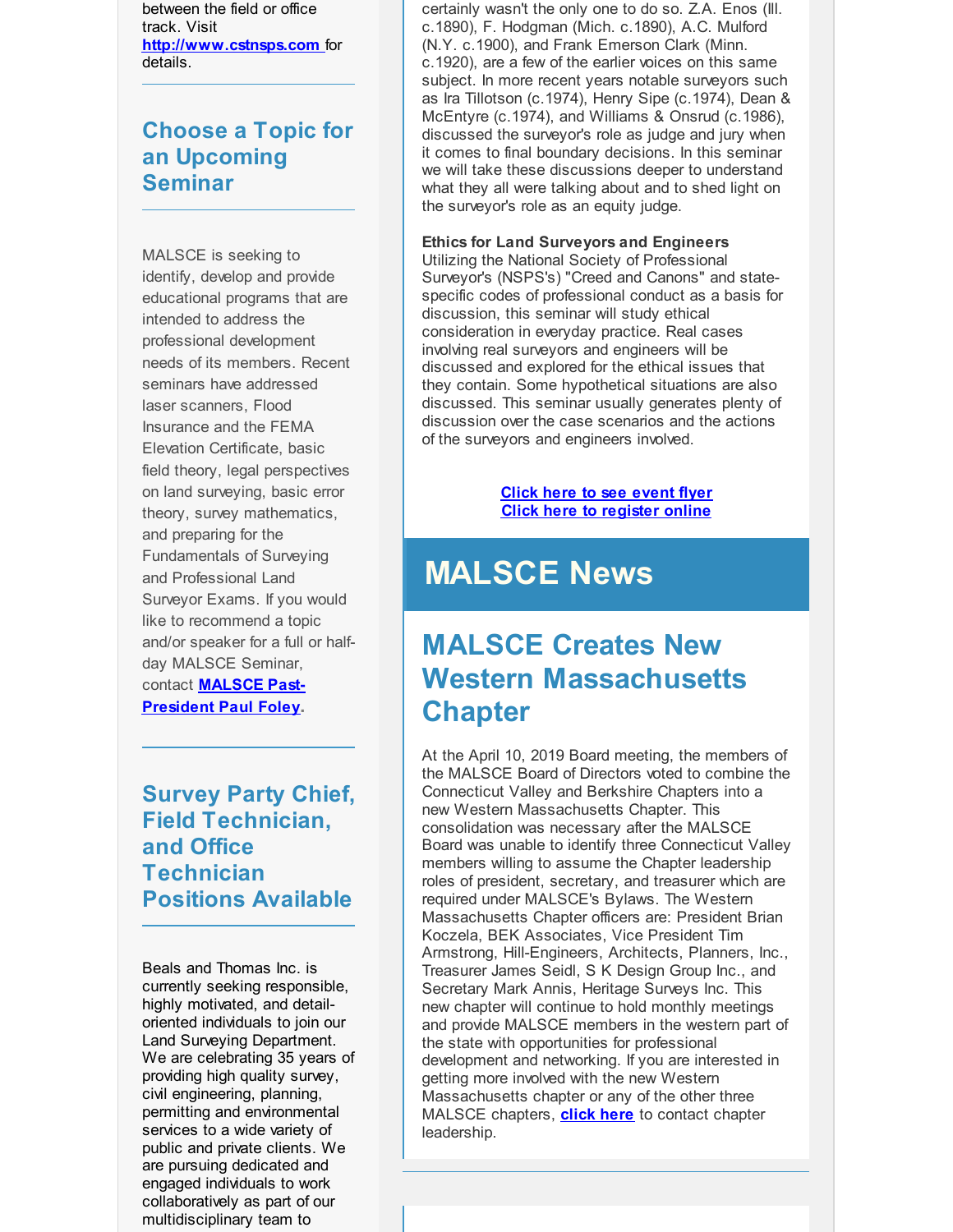address land conservation and development challenges. We offer highly competitive compensation, signing bonus, and a comprehensive benefits package including companysponsored health and dental insurance, long-term and short-term disability insurance, and 2X annual salary life insurance. Also included are paid sick time, holidays and vacation days, plus a 401(k) plan with company match. Ideal candidates possess leadership abilities to manage survey assignments in the field and provide office survey support.

We are actively recruiting for the following positions: o Survey Party Chiefs o Field Technicians o Office Technicians

If you are ambitious, take pride in your work, and are seeking to advance your career, we encourage you to apply to join our team.

To learn more about us and the positions offered as well as to apply, please visit our website:

**[www.bealsandthomas.com](http://r20.rs6.net/tn.jsp?f=001mRMVtZ5e1sFXgN5-jQ3flf0cPsi2TchUuae3vFwsD3DO4Cr2bEzoBiHDuA6uwOY3gzYmNTFFt7QL2AqjbcFTqYTnJJmxY7u77PWSW9OnNvJo7AtfaIDKgA8UvAuBFXuUi9UUkD7Fqb5ckzI3jldeqCitQKyXoQ4nakHUOf_DD12tWbyFkBOKmg==&c=&ch=)**

#### **Survey Technician**

As a survey crew member at WDA Design Group in our Westborough location, you would be assisting our Professional Land Surveyors and other survey staff in various field and office survey duties including topographic, property line, GPS, construction, and land court surveys using state-of-the-art equipment. You will also work on office survey calculations and plan preparation using Civil 3D/AutoCAD. Minimum 3 years of survey crew experience, education, AutoCAD and Civil 3D required. SIT a plus. F/T; \$50k to \$70k. Great company with excellent benefits package including medical, dental, 401K, tuition reimbursement and more! For consideration, email resume to **[gcasson@wda-dg.com](mailto:gcasson@wda-dg.com)**.

### **MALSCE Congratulates Timothy Lydon!**

MALSCE would like to congratulate member Timothy Lydon, Town of Bourne on winning the Geographic and Land Information Society Scholarship given out by NSPS. This is the first year for the scholarship which is available to students in either a two year or four year degree program in surveying or geomatics. The student must have maintained a GPA of 2.8 or higher for at least one academic year of coursework in their program and show an interest in the integration of surveying and GIS.

## **MALSCE Government Affairs Update - May 2019**

**[Click](http://r20.rs6.net/tn.jsp?f=001mRMVtZ5e1sFXgN5-jQ3flf0cPsi2TchUuae3vFwsD3DO4Cr2bEzoBgy7X-voo51rbLrzVsIFhc6ULw-8Oj0ARPLV0sM36kNYfO0hKUgyczbknKqRUSvR0gPMS18Byrd8qUmkcOcikJxpSBCyFm7xCTuZh5vU3uLiyXj_G4ybJA3IVprWQFG6WsVmVL8R5PCM9Ys242_xK_t5u9Ype0ylC5BibtnNa8nI0C3BPPOovvw4bSB4fjoks6UWXpVQ65qH3jyWKqzxeI0=&c=&ch=) here** to learn more about Engineers and Land Surveyors Day at the State House, the municipal lobbying registration launched by the City of Boston, the May meeting of the Board of Registration of Professional Engineers and Land Surveyors, and more.

## **Member Feedback Requested on MALSCE Point Cloud Scoping and Acquisition Best Practice Guidelines**

**[Click](http://r20.rs6.net/tn.jsp?f=001mRMVtZ5e1sFXgN5-jQ3flf0cPsi2TchUuae3vFwsD3DO4Cr2bEzoBhP-jIrugVj2kzyVvU2oCiWAK2T2CtIt5Xqcb0TFFLk77cKHs_B-pvLW5XBXLdg78UCc3Y4Haml_h4Q5w7fqQysK1KCTvXeDvf-Vk9jyJiGJ_RnQCtY01WWBIxU10N_CAH-cVMS3bUggwA_j1pMbO4xadQdPSqFs7JEJ88IbtCEbf1h7UMPfxm7wbk1cfVNqx7ftKeI4taDPkLOVUStUz09tMnNrxdzqX2i0uczbh65YOD16i1Y17dHJJHUnbDOauw==&c=&ch=) here** to learn more about the Point Cloud Scoping and Acquisition Best Practice Guidelines developed by MALSCE's 3D Surveying Services Standards Committee.

## **NSPS News**

## **NSPS teams with NGS in releasing 'Blueprint for 2022 - Working in the Modernized NSRS'**

*- from NSPS News and Views 5/15/29*